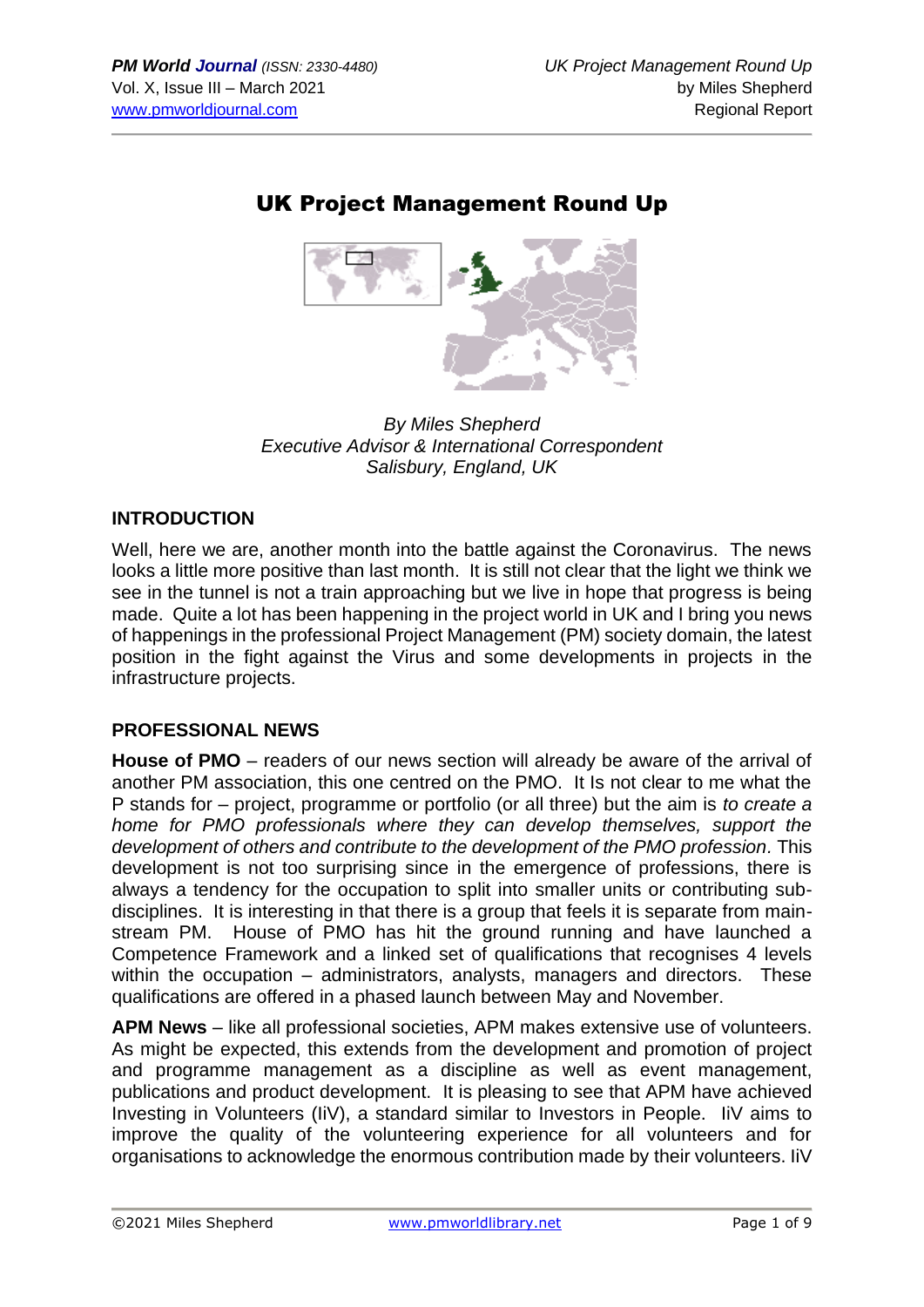is managed by the UK Volunteering Forum and delivered by the National Council for Volunteer Organisations, Volunteer Scotland, Volunteer Now in Northern Ireland and Wales Council for Voluntary Action. This is APM's third accreditation against the standard.



Debbie Dore – APM CEO

More surprising is the announcement at the end of February that **Debbie Dore**, APM's CEO for the past 3 years is stepping down. No reasons have been given and no doubt there will be much speculation over just why she is departing. According to their website announcement, she has provided excellent leadership during the very challenging times of the coronavirus crisis. APM has achieved a great deal under her tenure and in particular she has strengthened APMs strategic outlook, and working strenuously to raise APM's public profile. She was the Board's unanimous choice to succeed Sara Drake when she stepped up from her previous role

as Chief Operations Officer in May 2019 at a time when work to meet the changes required by the achievement of the Royal Charter needed a firm hand to complete. APM hope to have an appointment by the time Debbie departs in May. She has been a great friend to PM in general and APM in particular: she will be much missed.

**Sir Bob Reid** is an unfamiliar name to many of the younger set of APM members but those of us with longer memories will recall with great affection his time as APM President (1995 – 2000). He had a distinguished business career, Chief Executive of Shell, Chairman of the International Petroleum Exchange, Deputy Governor of the Bank of Scotland, chief Executive of Sears and Chancellor of Robert Gordon University. He brought much appreciated organisational expertise to bear at a critical stage in APM development. Thus, it is particularly pleasing to note that Sir Bob has been reflecting on his long and varied career in a new book entitled *No Condition is Permanent: Risk, Adventure and Return – The Business of Life.* He chronicles his early years and his career, including the many challenges



Sir Bob Reid, APM Past President

he faced as a leader in turbulent political and economic environments.

"I saw so many difficult political situations," he explained. "My memories of Nigeria, or Thailand – where I was during the Vietnam war – are very much alive, which helped with the writing."

Sir Bob first became involved with APM in the 1980s as he was developing the Management Charter Initiative at Shell UK, to enhance the professionalism of the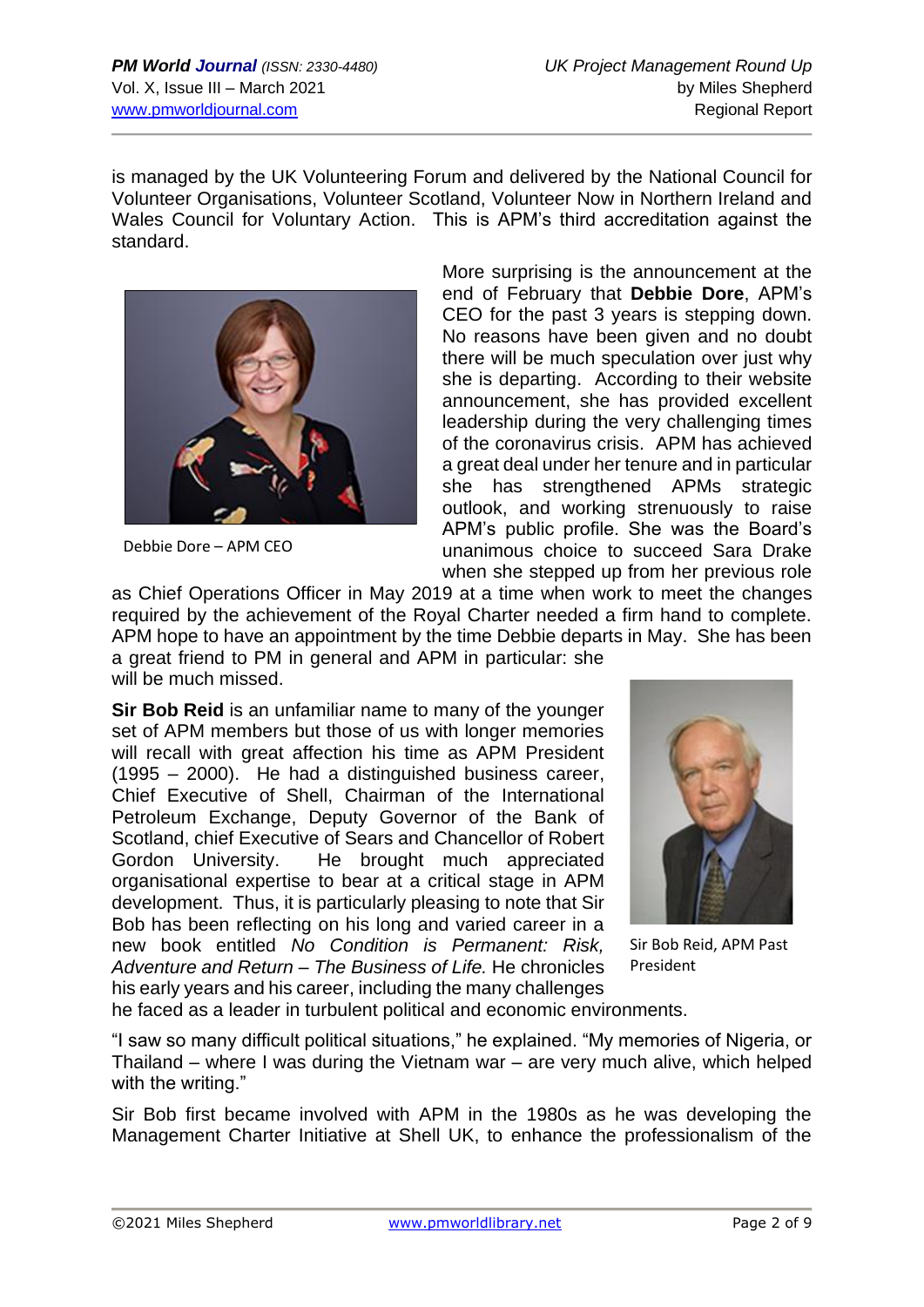organisation's management: "*We wanted to make sure that people carrying out these projects understood how they fit into the organisation as a whole*."

When asked what he hoped project professionals would take from the book, he said: *"I hope it will encourage project managers to think about their political contexts. Setting their projects in a political context will, at the minimum, allow them to define the project's impact on the environment and to improve its public acceptability."*

He recalled: "We were trying to move the completion of the work programmes forward on an intellectual basis, putting the activity into the context of the organisation's objectives and creating the ownership of the project.

#### **PANDEMIC UPDATE**

Success of vaccination roll out

#### **INFRASTRUCTURE AND ENERGY**

The latest report by the **Public Accounts Committee** comes slightly late as it arrived just after we went to press. Nonetheless, it makes interesting reading. The full report, all 22 pages, can be downloaded from the webite [\(https://committees.parliament.uk/publications/4491/documents/45207/default/\)](https://committees.parliament.uk/publications/4491/documents/45207/default/). Ignoring the self-congratulatory remarks in the Introduction, the conclusions and recommendations are brief, covering predictable points:

- 1. The importance of value for money (the current buzz in Westminster or wherever Members of Parliament work from);
- 2. Lack of transparency to Parliament (MPs don't understand the annual report by the Infrastructure and Projects Authority (IPA) and want something "more transparent");
- 3. Further improvements to IPA assurance role (despite the raft of improvements regularly reported, more is needed);
- 4. Scope for "*a more mature approach to setting and monitoring cost and schedule estimates by using ranges which narrow over time*" (this is novel and sounds like someone has been reading a PM book – or even attended the Säid Business School course);
- 5. The calibre and number of people in leadership positions in major projects is still not strong enough (PAC still does not understand the difference between leadership and management, nor does it understand span of control):
- 6. It is vital that Parliament's own major project, the Restoration and Renewal programme, is an exemplar of an open and transparent project which welcomes scrutiny (This is just what it certainly isn't, despite being one of the largest and most expensive projects on the national list).

The report is well constructed, with a headline point supported by a summary of their meaning and then recommended action, which mainly falls to HM Treasury, the Cabinet Office and IPA. Interesting and worth downloading.

Less welcome is the closure of the **Wylfa reactor project** on Angelsey. As reported on these pages last year, Hitachi pulled out of the £20 billion project. Horizon Nuclear Power dropped their request to approve plans including its design, blaming, according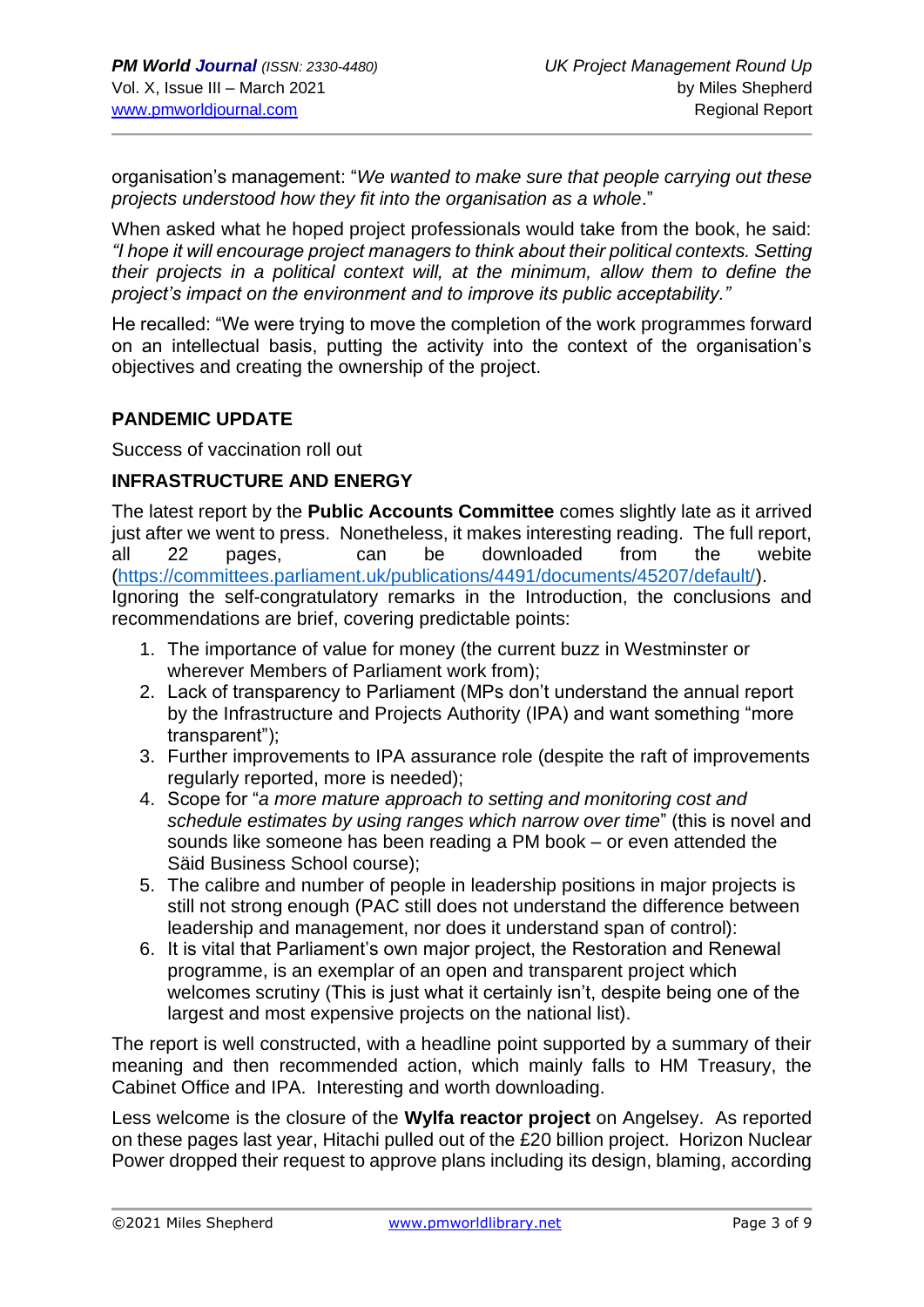to the BBC News website, UK government funding options. The Development Consent Order (DCO) process for major UK infrastructure projects such as Wylfa, has been under consideration since June 2018. A decision was due to be announced at the end of April following a series of requests by Horizon to extend the process while it held talks with other interested parties, mostly over funding. Project closure is expected to be completed by the end of this month.

While one door closes, another opens. Shearwater Energy has proposed a small nuclear reactor and wind farm which, it claims, could be built for "less than £8bn" and start generating carbon-neutral power by late 2027.



Artists Impression of hybrid site (Image courtesy Nusafe)

Shearwater is understood to be teaming up with NuScale, an American developer of small modular nuclear reactors (SMR). NuScale has US Department of energy funding after its selection in 2013 as the sole winner of the second round of the Department of Energy's (DOE) competitively-bid, \$226 million, five-year, financial assistance award to develop nuclear SMR technology, and subsequently in 2015, the DOE

awarded a \$16.6 million award to NuScale Power for the preparation of a combined Construction and Operating License Application (COLA) for NuScale's first customer, the Utah Associated Municipal Power Systems' (UAMPS) Carbon Free Power Project (CFPP). Work under this award continues.

Somewhat slower off the mark, **Rolls Royce** has announced a consortium to develop modular reactors and install them in former nuclear sites in Cumbria or in Wales. Ultimately, the company thinks it will build between 10 and 15 of the stations in the UK. The consortium looks to be very experienced in matters nuclear and includes Assystem, Atkins, BAM Nuttall, Jacobs, Laing O'Rourke, the National Nuclear Laboratory (NNL), the Nuclear AMRC, Rolls-Royce and



Artists Pression – SMR Site (Image: Rolls Royce

TWI. Rolls Royce has considerable experience in building small reactors from its involvement in the Trident programme. Time will clearly be a major factor as the costs associated with renewable energy provision have reduced drastically over the last few years. However, Our Illustrious Leader (OIL) announced a 10 point plan as recently as September 2020 for a green industrial revolution that greenlights the UK Small Modular Reactor programme. The £215 million investment into small modular reactors (SMR) will be delivered through the Low Cost Nuclear (LCN) programme from 2021 onwards, as part of UK Research and Innovation (UKRI).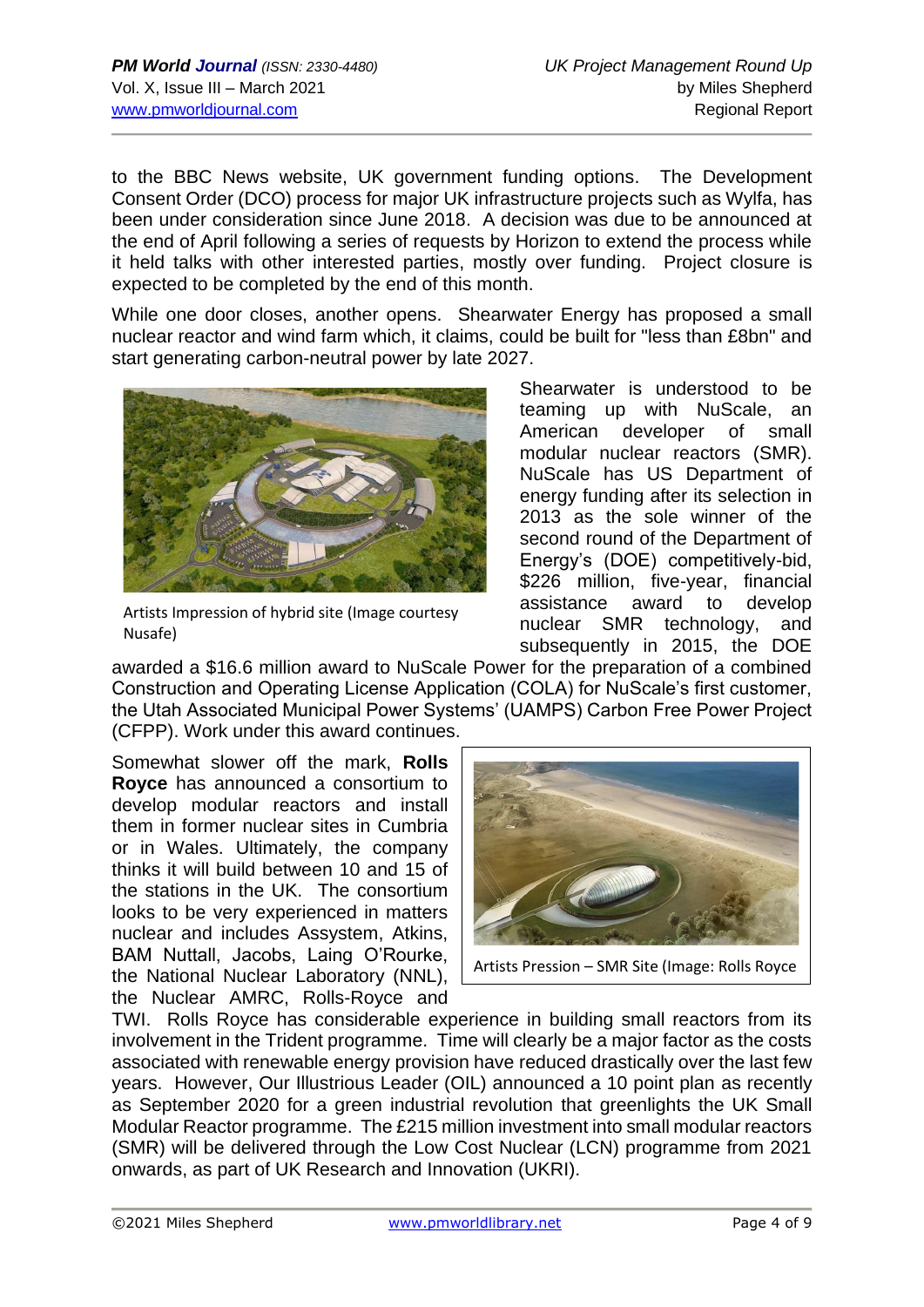Staying on the nuclear news front, there is further news of **delays at Hinkley C**. The start of electricity generation from Unit 1 is unlikely before June 2026, compared with end-2025 as initially announced in 2016. Delays due to the pandemic will also push up the cost of the project by £500 million (\$US684 million) to £23 billion.

**High Speed 2** (HS2) is still in the news. The next stage in the project has been approved. As usual with UK planning laws, the process was tortuous. The Bill to enable work on Phase 2a, Birmingham to Crewe went before the House of Commons in July 2017 and had its third reading on 15 July 2019 before transferring to the House of Lords where the petitioning period ran from 17 July to 16 August, and a total of 35 petitions against the Bill were deposited. The Bill eventually received Royal Assent on 11 February 2021. Phase 2a will support 5000 jobs and the infrastructure will consist of:

- 17 viaducts
- 65 bridges
- 36 embankments
- 26 cuttings
- 1 maintenance base
- 2 tunnels

The results is a shaving of the existing journey time from 1 hour 30 minutes to just 56 minutes. That is, so long as Swampy and his chums remove themselves from the tunnels they have excavated in London in protest. You will be glad to know that Laser and Blue were removed along with 4 others, apparently including veteran splinter on the bannister of progress, Swampy a week or so ago. That leave a single activist underground, apparently. One never knows, though, these activists don't usually tell the truth.

#### **COVID NEWS**

**Workplace Innovation** has been affected by the pandemic and not in the way you might expect. We all know about new ways of working as most of us have been working from home (WFH). This has forced many companies to adopt new technology and new ways of working much earlier than they had planned. According to a report from the London School of Economics, companies innovated at a far greater pace during the spring last year than they had done before the pandemic hit.

Between March and July last year, digital technologies and new management practices changed in more than 60 % of businesses questioned. Almost half, 45 per cent, said that they had introduced new products or services during the period and about 38 per cent adopted new digital capabilities, the survey of 375 businesses, conducted with the CBI, found. The report also found that about 90% of companies that innovated during the coronavirus outbreak said that the changes would persist well into the future. About three quarters said that their innovations had already boosted profitability. The findings suggest that companies have been innovating at a much faster pace than they would have done otherwise although just this week the BBC reported that staff wanted a return to the office.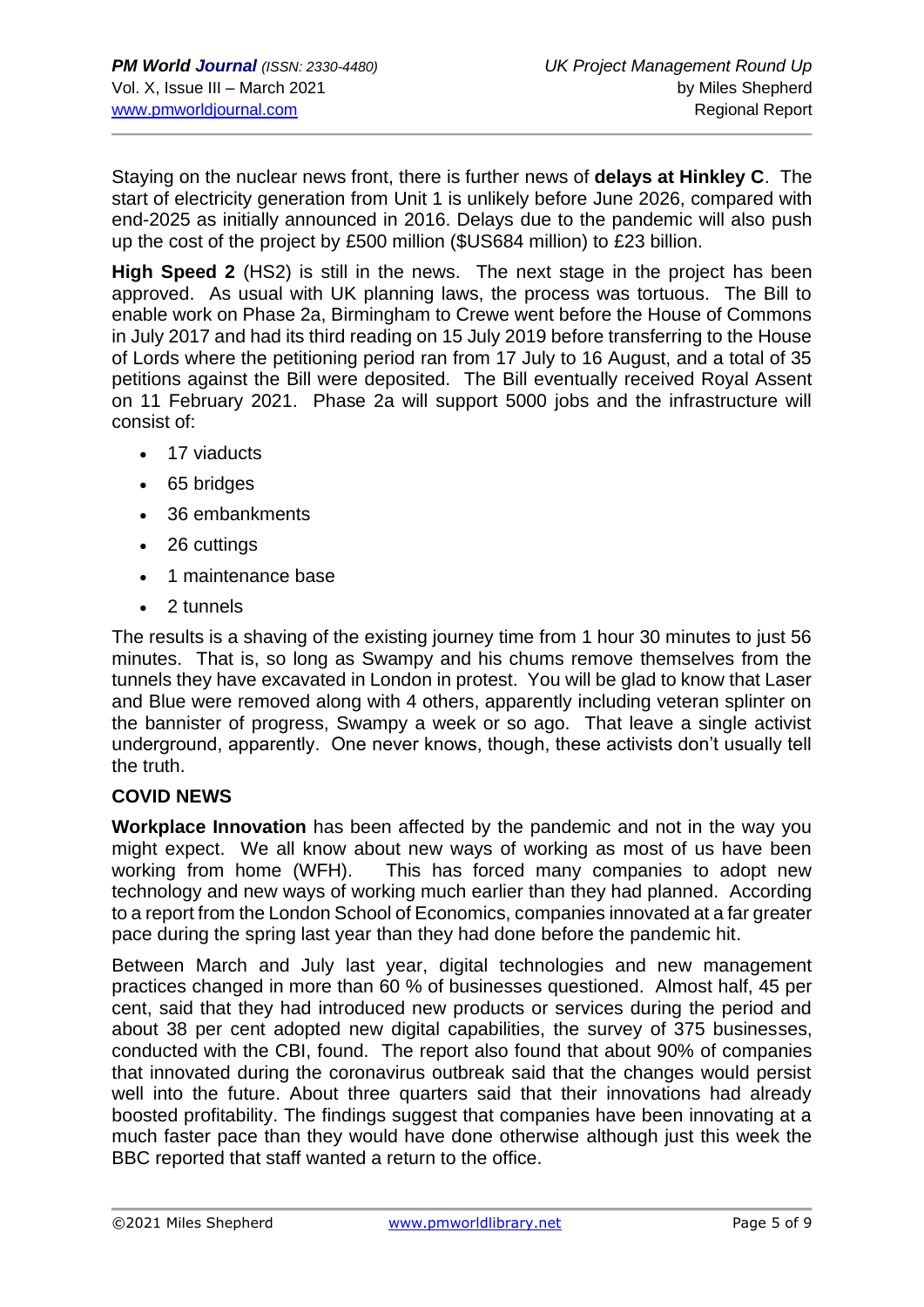People are keen to return to the office because working from home has left many "fatigued", says a boss at Britain's biggest office and retail complex. **Howard Dawber**, head of strategy at Canary Wharf Group, said people will still want to divide time between the workplace and home. Staff said they are missing office and city-centre life, he told the BBC. The Canary Wharf financial complex, in London, has only about 6,000 people on site, against 100,000 pre-Covid.

**Project Managers WFH** are similarly down beat as a survey by APM shows. The survey found that the majority of project practitioners (70 %) feel their ability to do their jobs has been negatively affected by the impact of the pandemic, and that a quarter (26 %) of all live projects are currently behind schedule or on hold. Reasons given included:

- Balancing work with other responsibilities such as home schooling and caring for relatives – cited by 31 % of respondents;
- Difficulties in adapting to remote working cited by 30 % of respondents;
- Important meetings and phone calls being cancelled for COVID-related reasons – cited by 30 % of respondents;
- Challenges of communicating with colleagues & stakeholders cited by 29 % of respondents.

On the positive side, APM found, 67 % of respondents reported that their employer had introduced new initiatives during the pandemic to support staff mental health and wellbeing. These include schemes such as mental health first aiders, dedicated wellness days and increased flexible working.

It is a sad reflection of the times we live in when a local newspaper announces on its front page that there were no COVID related deaths for 2 days in succession but that was a headline on my local paper a week ago. **Numbers** are important in our profession, so let's look at the covid numbers. We all know what the PMO can do with numbers but there is some encouraging news about the virus in UK. The main point is the infamous R Number, or reproduction rate. At the peak of the second wave, this was between 1.3 and 1.6 but this has dropped back to 0.6 to 0.9 clearly showing a drop in the infection rate. In practice this means that we saw 21% fewer cases of COVID–19, and 22% fewer patients admitted to hospital.

The reduction in statistics comes about in part due to a tough lockdown but more to do with the success of the **vaccine roll out project**. The Press seem to think the success was unexpected, or spectacular; it was neither, it was the project planning and implementation that achieved the creditable numbers. Last week 4.25 million virus tests were carried out, including 731,000 on 25<sup>th</sup> February and 21 million vaccination, peaking at just over half a million in one day. This amounts to more than 30% of the UK population protected by a first dose. Furthermore, UK has contributed US\$ 734 million to the COVAX scheme. All this is hailed as a major triumph, and results speak louder than words, but in the end, it is all due to good project management and proper stakeholder engagement.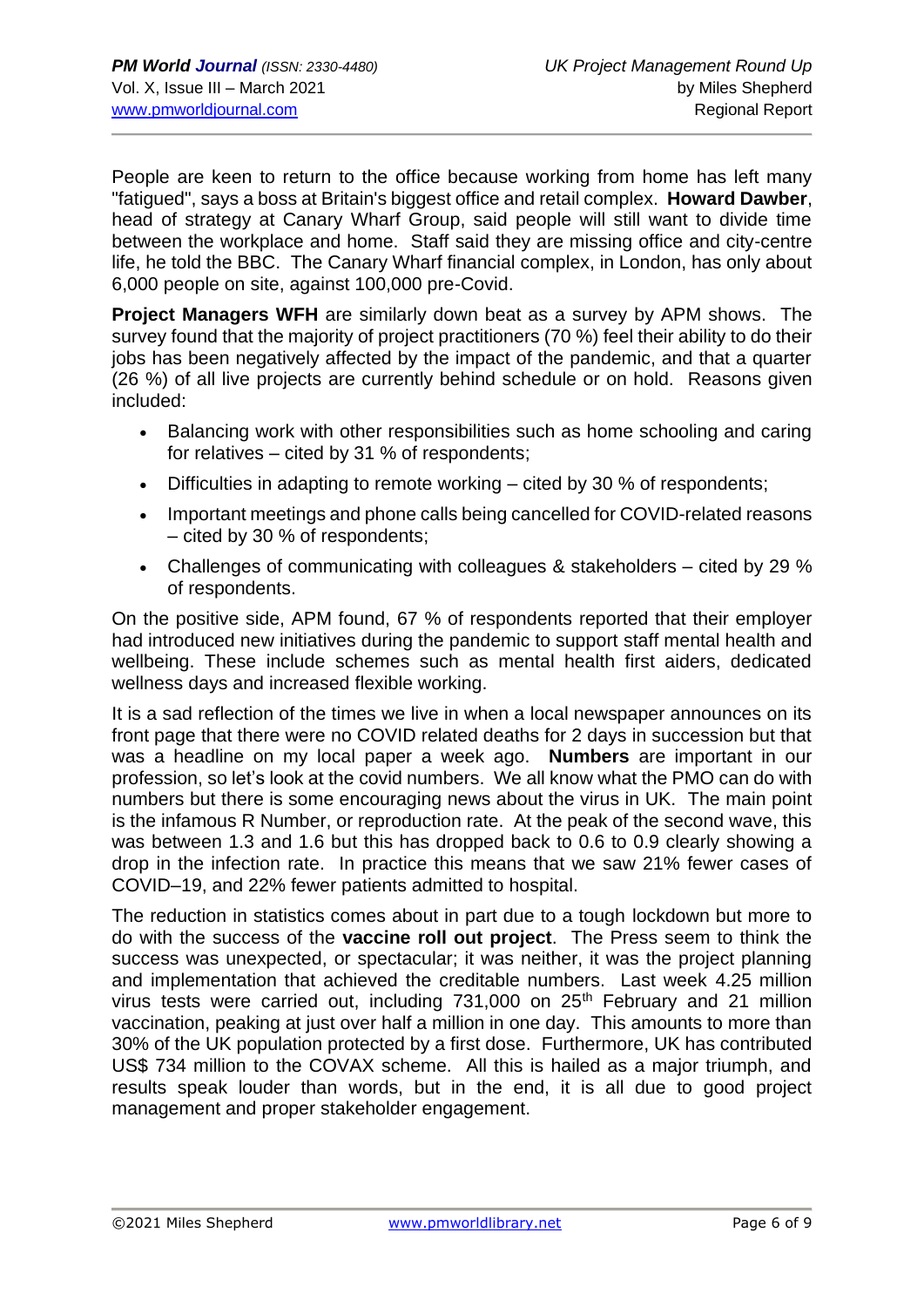### **GOOD NEWS**

At the end of February, the UK government announced its intention to fund a new research agency. Modelled on the US Department of Defence's DARPA, the Advanced Research and Invention Agency (ARIA) is intended to reward science and technology. The Advanced Research and Invention Agency (ARIA) will empower leading scientists to identify and fund potentially ground-breaking research, in an attempt to establish the UK as a global scientific leader. No date has been set for its launch but it is hoped it will be fully operational by 2022. The government is currently recruiting for a CEO and chair. It will be influenced by similar organisations that have already proved successful, such as ARPA and DARPA in the US, which were crucial to the foundation of the internet, and GPS. This is a commitment from OIL's 2019 election manifesto.

#### **CLOSING REMARKS**

The **international project** report for this month is news that plans to expand Charles de Gaulle airport by the construction of a fourth terminal have been scrapped. The French government denounced them as incompatible with the country's commitments to reduce greenhouse gas emissions. Environment Minister, **Barbara Pompili**, said the planned expansion had to be rethought to take account of what she hopes will be the imminent arrival of "green planes" powered by hydrogen, or biofuels produced from substances including seaweed and rubbish. The announcement marks a reversal of France's air transport policy, and brings **President Macron** into line with Boris Johnson, who opposes the third runway at Heathrow.

Speaking of **green transport**, a report found its way to Castillo Pastora about trains powered by human waste and discarded food to be introduced on Britain's railway under plans to phase out dirty diesel engines. A "BioUltra" train capable of carrying 120 passengers is being developed as part of government-backed proposals to cut air pollution and greenhouse gas emissions. Powered by biomethane — a renewable gas made from organic waste — combined with a battery pack, the lightweight, lowcost train will run on conventional lines but cause less damage to tracks because of the light frame, cutting maintenance bills. The technology could also be retrofitted to some existing diesel trains. According to one commentator, serving passengers with a vindaloo (very hot curry) at the start of the journey could be the closest we get to perpetual motion!



Image: thetimes.co.uk

Finally, there is some really bad news on a project we thought was closed some 8,000 years ago. It seems that **Stonehenge is not really English**! Not that there was an England when it was constructed but according to an eminent archaeologist, a dismantled stone circle in west Wales might have been a "proto-Stonehenge", parts of which were transported to Wiltshire for the monument there. Excavations and

analysis of the site at Waun Mawn in the Preseli hills reveal that it may be the oldest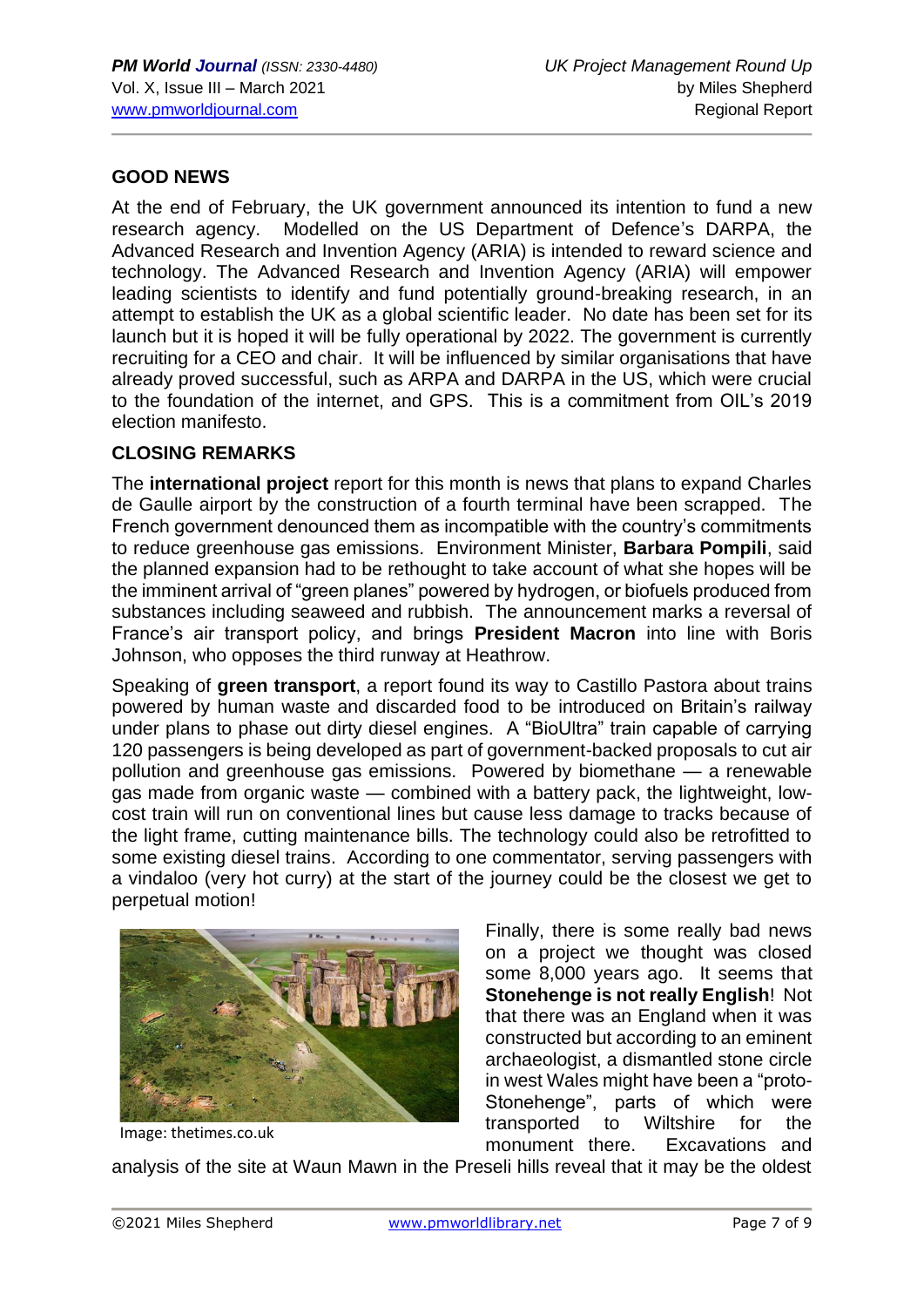known stone circle in Britain, dating from about 3400BC, and was also one of the largest, with 30-50 standing stones.

According to archaeologists, the four stones left are similar in size and dimensions to the 43 bluestones remaining at Stonehenge, and they exactly match three of them in stone type: unspotted dolerite. The Welsh-origin bluestones are the smaller stones at Stonehenge and were brought to the site before the giant sarsen stones, which are thought to have originated from near Marlborough.

One of the Stonehenge bluestones has an unusual cross-section that matches a stone hole, or socket, at Waun Mawn, suggesting it may have originally stood there. Because so few stones remain at Waun Mawn, the archaeologists said it was possible that other stones there were of spotted dolerite, the stone type of most of the Stonehenge bluestones, which was also quarried around Waun Mawn.

As the sun sets over Castillo Pastora, I take solace from the snowdrops and early narcissus that are emerging into our Spring, hoping that you all stay safe in these troubled times.